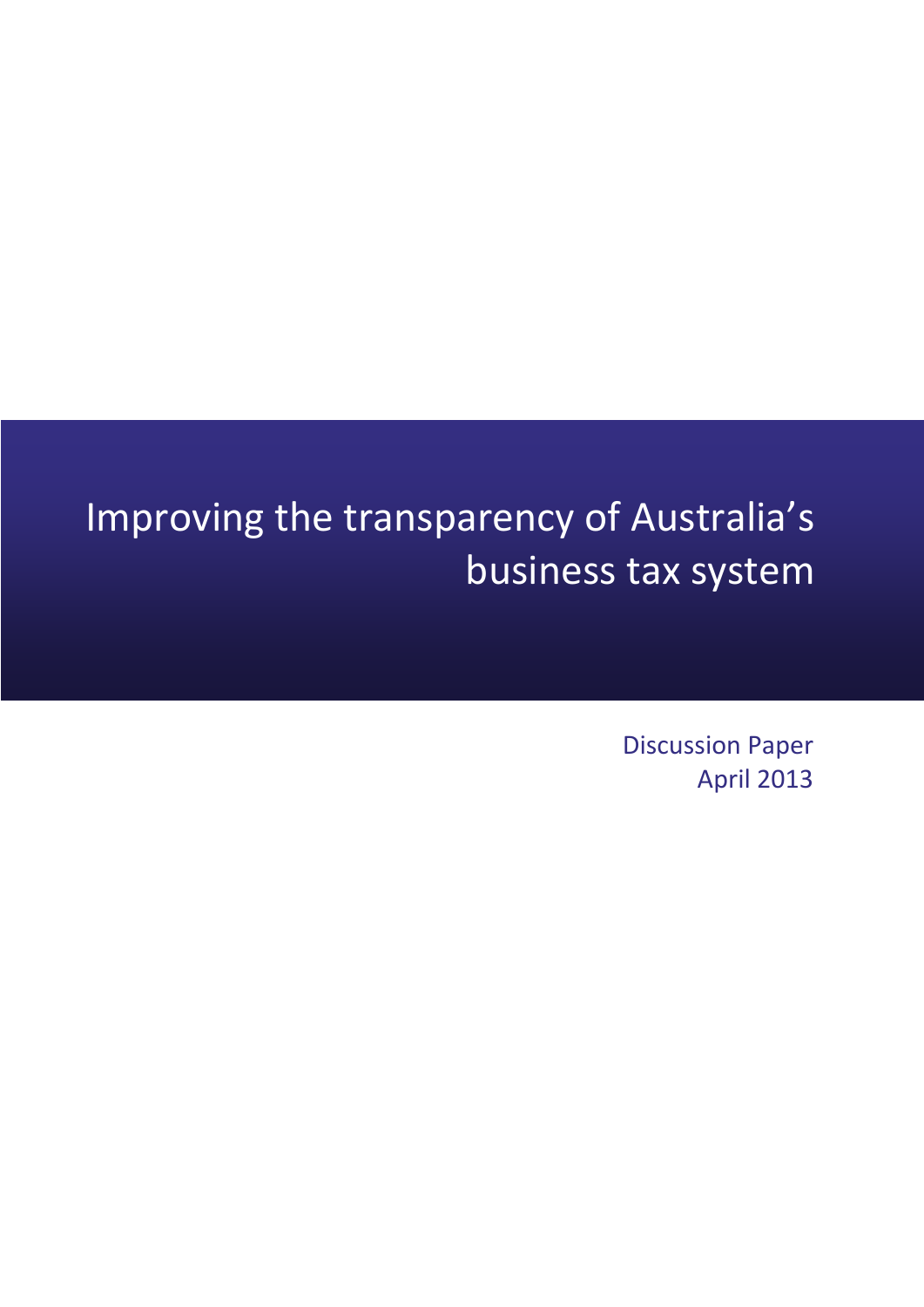#### © Commonwealth of Australia 2013

#### ISBN 978-0-642-74885-0

This publication is available for your use under a [Creative Commons Attribution 3.0 Australia](http://creativecommons.org/licenses/by/3.0/au/deed.en) licence, with the exception of the Commonwealth Coat of Arms, the Treasury logo, photographs, images, signatures and where otherwise stated. The full licence terms are available from [http://creativecommons.org/licenses/by/3.0/au/legalcode.](http://creativecommons.org/licenses/by/3.0/au/legalcode)



Use of Treasury material under a [Creative Commons Attribution 3.0 Australia](http://creativecommons.org/licenses/by/3.0/au/deed.en) licence requires you to attribute the work (but not in any way that suggests that the Treasury endorses you or your use of the work).

*Treasury material used 'as supplied'* 

Provided you have not modified or transformed Treasury material in any way including, for example, by changing the Treasury text; calculating percentage changes; graphing or charting data; or deriving new statistics from published Treasury statistics — then Treasury prefers the following attribution:

*Source: The Australian Government the Treasury*

Derivative material

If you have modified or transformed Treasury material, or derived new material from those of the Treasury in any way, then Treasury prefers the following attribution:

*Based on The Australian Government the Treasury data*

#### **Use of the Coat of Arms**

The terms under which the Coat of Arms can be used are set out on the It's an Honour website (see [www.itsanhonour.gov.au\)](http://www.itsanhonour.gov.au/).

#### **Other Uses**

Inquiries regarding this licence and any other use of this document are welcome at:

Manager Communications The Treasury Langton Crescent Parkes ACT 2600 Email: [medialiaison@treasury.gov.au](mailto:medialiaison@treasury.gov.au)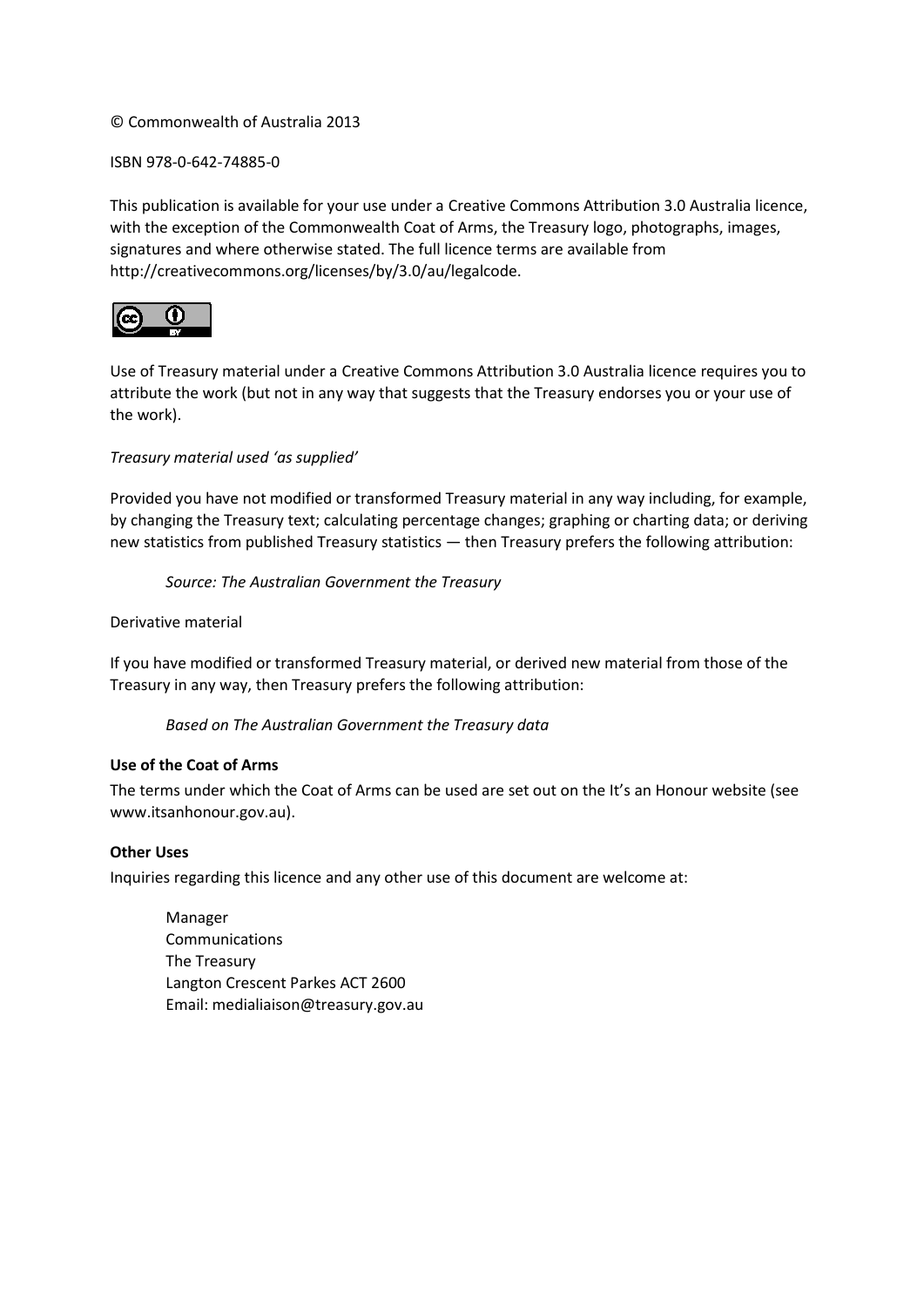### CONSULTATION PROCESS

### Request for feedback and comments

On 4 February 2013, the Assistant Treasurer announced the Government's intention to improve the transparency of Australia's business tax system and that the Government would consider the views of the community in assessing what changes are appropriate.

The Government seeks your feedback and comments on the issues outlined in this discussion paper. As this paper provides details about how these proposals could be legislated, you may wish to comment on law design as well as policy design issues in your submission. It would assist the consultation process if those stakeholders who have any concerns with the proposals could provide practical examples in their submissions demonstrating the implications of these proposals and how any alternative approaches could operate.

While submissions may be lodged electronically or by post, electronic lodgement is preferred. For accessibility reasons, please submit responses sent via email in a Word or RTF format. An additional PDF version may also be submitted.

All information (including name and address details) contained in submissions will be made available to the public on the Treasury website unless you indicate that you would like all or part of your submission to remain in confidence. Automatically generated confidentiality statements in emails do not suffice for this purpose. Respondents who would like part of their submission to remain in confidence should provide this information marked as such in a separate attachment.

Legal requirements, such as those imposed by the *Freedom of Information Act 1982*, may affect the confidentiality of your submission.

### Closing date for submissions: 24 April 2013

| Email:     | taxtransparency@treasury.gov.au                      |  |  |
|------------|------------------------------------------------------|--|--|
| Mail:      | <b>Gerry Antioch</b>                                 |  |  |
|            | <b>General Manager</b>                               |  |  |
|            | <b>Tax System Division</b>                           |  |  |
|            | The Treasury                                         |  |  |
|            | Langton Crescent                                     |  |  |
|            | PARKES ACT 2600                                      |  |  |
| Enquiries: | Enquiries can be initially directed to Philip Akroyd |  |  |
| Telephone: | 02 6263 4385                                         |  |  |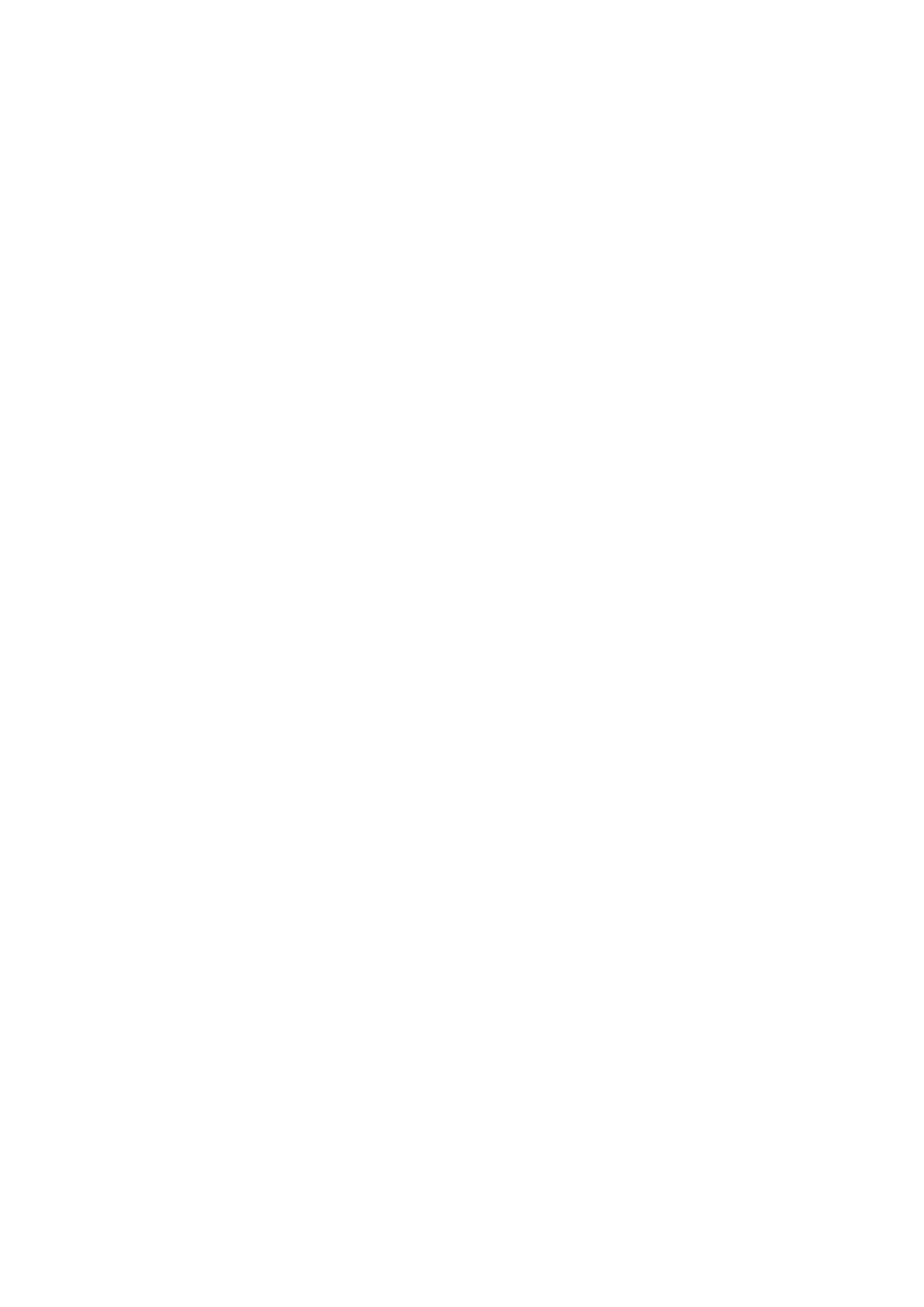## **CONTENTS**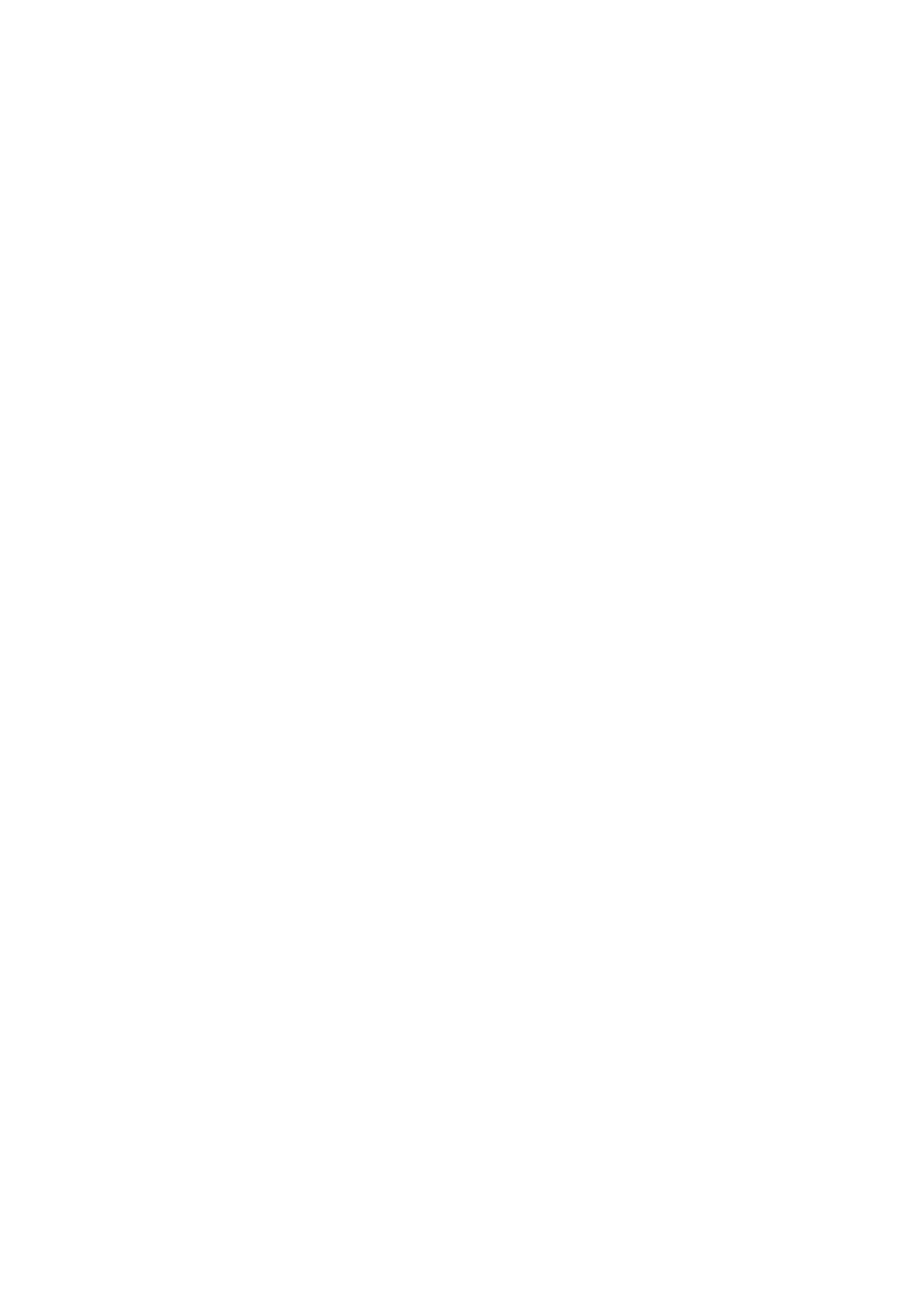### FOREWORD



Earlier this year I announced the Government's intention to improve the transparency of Australia's business tax system. This will encourage enterprises to pay their fair share of tax and discourage aggressive tax minimisation practices. I am therefore pleased to release this discussion paper that outlines three important proposals that would help achieve these aims.

These proposals have been developed following consultation with the Specialist Reference Group on *Ways to Address Tax Minimisation of Multinational Enterprises* and discussions with key corporate regulators. The Government is also keen to hear the views of the broader community

before legislating these proposals.

I firmly believe that there is a need for a well-informed public policy debate on these issues, particularly as they relate to practices that have the potential to undermine the future sustainability of our corporate tax base. As I mentioned in my recent speech at the Tax Institute of Australia's 28<sup>th</sup> National Convention: <sup>[1](#page-6-0)</sup>

*There is a strange circularity in the argument that large and multinational companies should be allowed to do what the tax law allows, but public policy debate on the appropriateness of those laws should not be informed by describing what those taxpayers have been and are doing.*

*There is a similar inconsistency in demanding the Government produce evidence that base erosion and profit shifting is a significant problem in the tax law while at the same time opposing measures that would increase the transparency of the tax affairs of large and multinational enterprises.*

I strongly encourage you to participate in this consultation. Your input will assist the Government in deciding how best to proceed and, if appropriate, prepare the necessary legislation.

**The Hon David Bradbury MP Assistant Treasurer**

**.** 

<span id="page-6-0"></span><sup>1</sup> 'Stateless income  $-$  A threat to national sovereignty', Address to the Tax Institute of Australia's 28<sup>th</sup> National Convention, Convention and Exhibition Centre, Perth, Friday, 15 March 2013.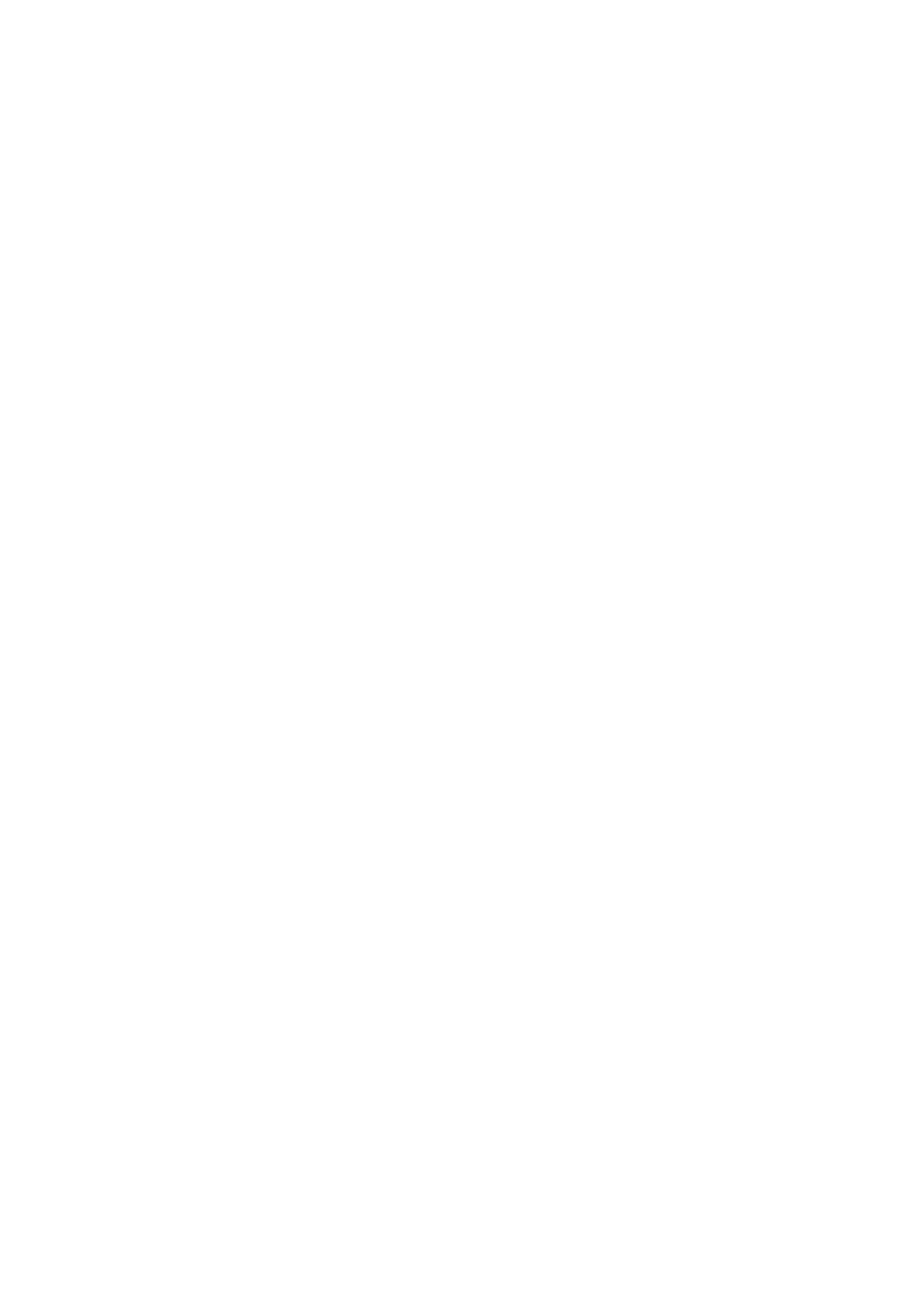### SUMMARY

On 4 February 2013, the Assistant Treasurer announced the Government's intention to improve the transparency of Australia's business tax system with a view to introducing necessary legislation later this year. A copy of the Assistant Treasurer's media release is at Attachment 1.

This paper outlines three proposals that could give effect to this announcement. Although the Government has, at this stage, not made decisions in relation to these proposals, stakeholders should consider both policy design and legislative design issues when preparing their submissions.

These proposals could complement existing corporate disclosure requirements and enhance the administration and regulation of Australia's tax system and capital markets.

As envisaged in the Assistant Treasurer's media release, a specific proposal to implement a transparency framework for large and multinational businesses was discussed at the first meeting of the Specialist Reference Group on *Ways to Address Tax Minimisation of Multinational Enterprises* on 26 February 2013.

A short overview of each of the three proposals is set out below.

- Transparency of tax payable by large and multinational businesses.
	- The objective of this proposal is to enable the public to better understand the corporate tax system and engage in tax policy debates, as well as to discourage aggressive tax minimisation practices by large corporate entities.
- Publishing aggregate collections for each Commonwealth tax.
	- The objective of this proposal is to enable better public disclosure of aggregate tax revenue collections, even when the identity of particular entities could potentially be deduced.
- Enhanced information sharing between Government agencies.
	- The objective of this proposal is to build on existing information sharing arrangements and enable greater information sharing between the Australian Taxation Office (ATO) and the Department of the Treasury with respect to foreign acquisition and investment decisions affecting Australia.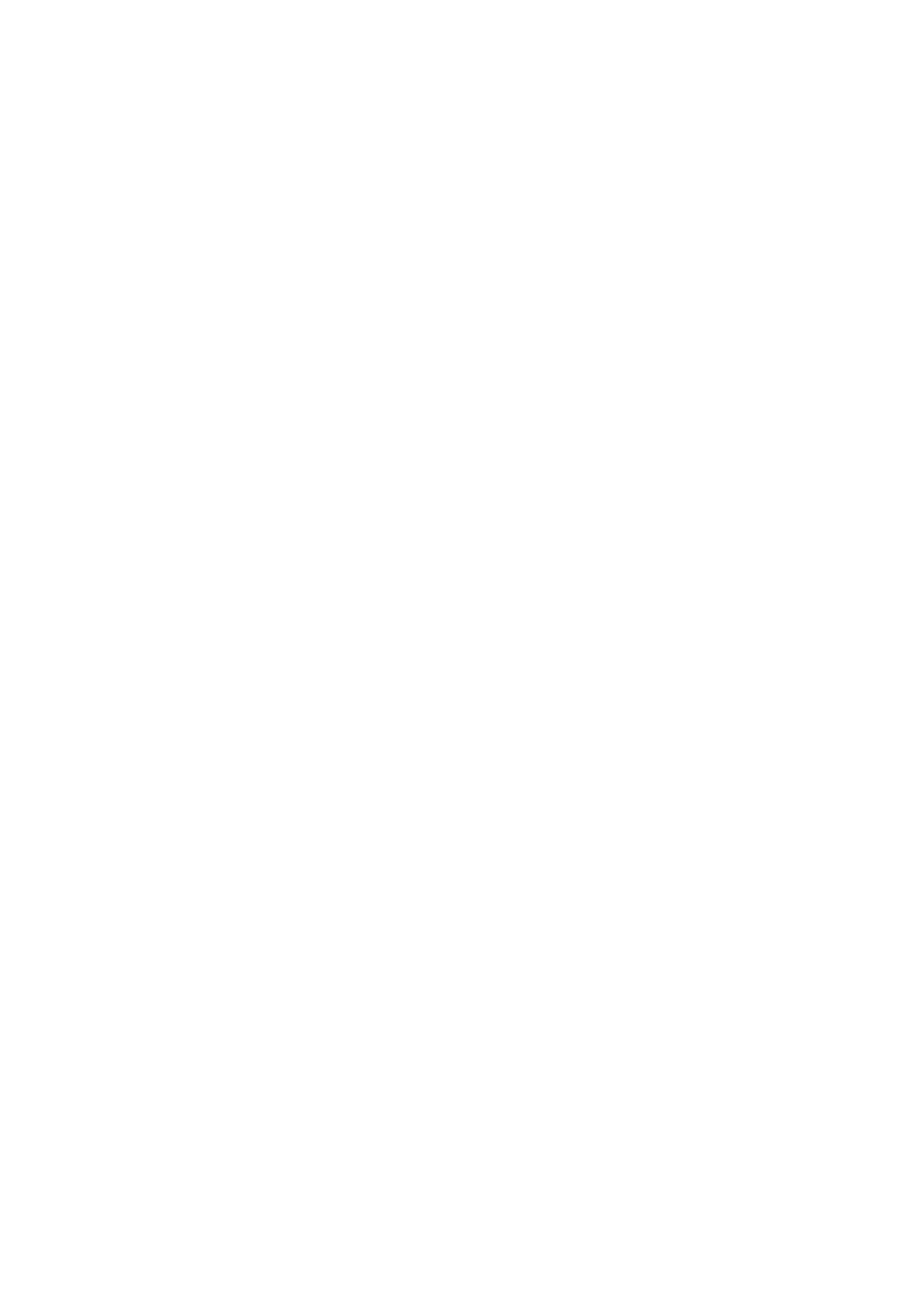# 1. BACKGROUND

A fair, competitive and sustainable tax system is critical for the future prosperity of the nation. Australia's tax system raises the revenue necessary to provide the public goods and services our society expects and requires.

Tax systems that rely on voluntary compliance require strong public confidence. If the community feels that the tax system is not fair, there could be heightened efforts to avoid tax. Compliance efforts to plug resulting revenue gaps may involve more intrusive measures, including complex tax law. Ultimately, this can cause a loss of confidence thereby undermining the tax system's sustainability.

The apparent ease with which some large corporate entities can shift taxable profits and erode a country's tax base is shaping up as a shared concern for the G20 and most OECD countries.

Subject to a limited range of exceptions to facilitate efficient and effective Government administration and law enforcement, section 355-25 of Schedule 1 to the *Taxation Administration Act 1953* (TAA 1953) currently makes it an offence, punishable by two years' imprisonment, for any taxation officer (including the Commissioner of Taxation (the Commissioner)) to disclose protected information. Protected information is defined in subsection 355-30(1) of Schedule 1 to the TAA 1953 to mean information that:

- was disclosed or obtained under or for the purposes of a law that was a taxation law (other than the *Tax Agent Services Act 2009*) when the information was disclosed or obtained;
- relates to the affairs of an entity; and

**.** 

• identifies, or is reasonably capable of being used to identify, the entity.

In the absence of a specific legislative exception, there is currently no scope for providing information to the public about the contribution that large and multinational enterprises are making to Australia's tax revenue.

The Government has a long established practice of publishing monthly financial statements setting out aggregate collections under different revenue heads.<sup>[2](#page-10-0)</sup> In some cases, however, the particular circumstances have meant that the publication of the aggregate amount of tax under these provisions might, especially in conjunction with publicly available information, be reasonably capable of being attributed to a particular entity.

<span id="page-10-0"></span><sup>2</sup> For example, the Minister for Finance and Deregulation publicly released the Australian Government Monthly Financial Statements for January 2013 on 15 March 2013. A copy of the statement is available on the Minister's website at the following link[: http://www.financeminister.gov.au/media/2013/mfs-january-2013.html.](http://www.financeminister.gov.au/media/2013/mfs-january-2013.html)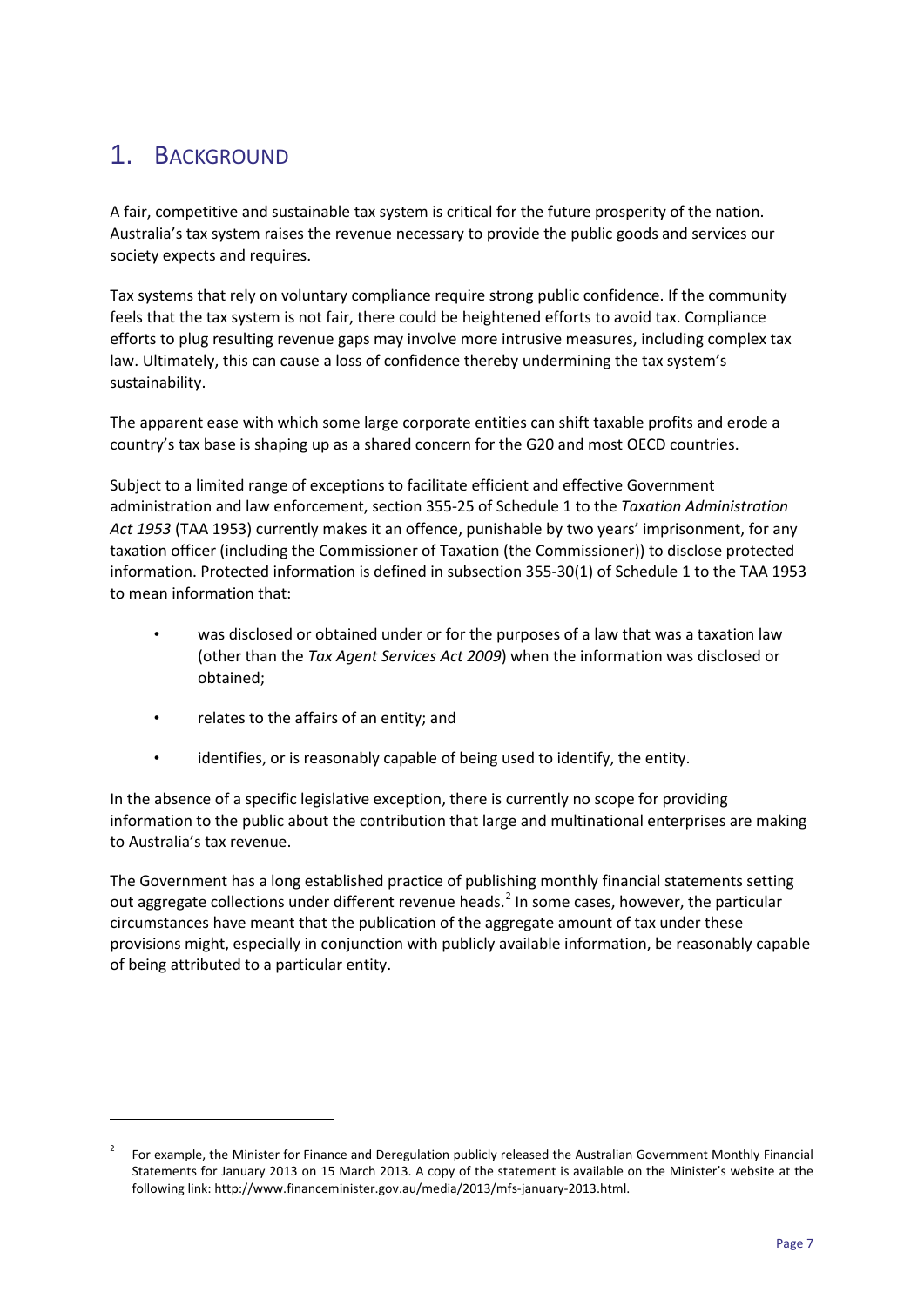# 2. TRANSPARENCY OF TAX PAYABLE BY LARGE AND MULTINATIONAL **BUSINESSES**

Under this proposal, the Commissioner would be required to publish limited tax return information of corporate tax entities<sup>[3](#page-11-0)</sup> with total income of \$100 million or more. In addition, the Commissioner would be required to publish similar information for all entities that have any MRRT or Petroleum Resource Rent Tax (PRRT) payable in a given year. The exact form of these publications would be left to the Commissioner but could, for example, be published on the ATO's website.

Imposing a statutory duty on the Commissioner to publish this information would ensure that the publications do not contravene the existing tax confidentiality provisions. This is because the publications would fall within an existing exception (in subsection 355-50(1) of Schedule 1 to the TAA 1953) for disclosures in the performance of a taxation officer's duties. The duty could be located in 'Part 1A – Administration' of the TAA 1953, which currently imposes duties on the Commissioner such as a duty to provide the Minister with an annual report (in section 3B).

Specifically, for corporate tax entities with a reported total income for the year of \$100 million or more, the Commissioner would publish their Australian Business Number (ABN) and name, as well as their reported total income, taxable income and income tax payable. One consequence of using the concept of taxable income is that entities that have nil taxable income or a tax loss position would be reported as not having a taxable income.

For any entity with MRRT or PRRT payable in a year, the Commissioner would publish their ABN and name, as well as the amount of MRRT or PRRT payable as reported in their respective returns. Of note, MRRT does not become payable until the miner's 'group mining profit' exceeds \$75 million.

This proposal would allow the Commissioner to source all the necessary information from the entity's tax return(s) at a point in time, thereby ensuring that no additional compliance costs are placed on taxpayers.

Although the concept of an entity's 'total income' is not defined in the tax laws, it is envisaged that the Commissioner would use the information currently disclosed by corporate tax entities at question six of the company income tax return. This question aims to identify the entity's total gross income for accounting purposes. As such, total income may include amounts of exempt income, non-assessable and non-exempt income and foreign source income. It may also include extraordinary amounts of revenue such as net domestic or foreign source gains arising from events outside the ordinary operations of the entity. This means that an entity's total income is broader than the taxation concepts of ordinary income and statutory income, as referred to in section 6-1 of the *Income Tax Assessment Act 1997*. It is also broader than common notions of an entity's turnover.

This proposal would apply in relation to:

**.** 

- the 2013-14 and later income years;
- the first MRRT year starting on or after 1 July 2013 and later MRRT years; and

<span id="page-11-0"></span><sup>3</sup> Corporate tax entities include companies, corporate limited partnerships, corporate unit trusts and public trading trusts (as per section 960-115 of the *Income Tax Assessment Act 1997*).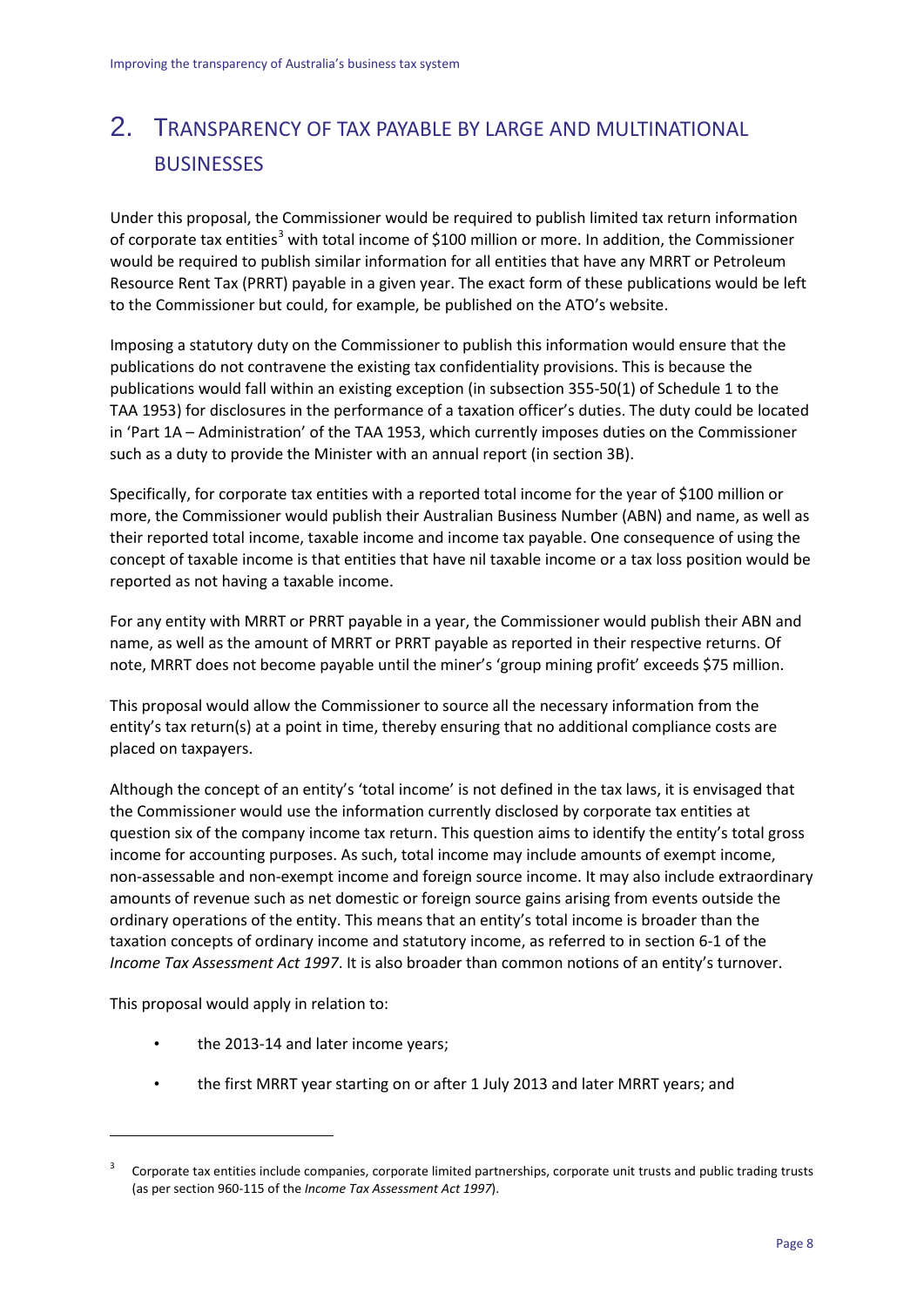• the year of tax (within the meaning of the *Petroleum Resource Rent Tax Assessment Act 1987*) starting on 1 July 2013 and later years of tax.

#### **Example 1**

Assume there are three corporate tax entities (A1 Ltd, B1 Ltd and C1 Ltd) that each have a total income of \$100 million or more in the 2013-14 income year, and a fourth company (Z Ltd) that has a total income of \$99 million in the same income year.

Under this proposal, the Commissioner would need to make the following information publicly available in relation to that income year (although it would be a matter for the Commissioner to determine the form of the publication).

| <b>Name</b>        | <b>ABN</b>     | <b>Total income</b> | <b>Taxable income</b> | Income tax    |
|--------------------|----------------|---------------------|-----------------------|---------------|
| A1 Ltd             | 10 234 567 890 | \$500,000,000       | \$400,000,000         | \$120,000,000 |
| B1 Ltd             | 97 876 543 210 | \$300,000,000       | \$101,000,000         | \$10,000,000  |
| C <sub>1</sub> Ltd | 10 293 847 756 | \$120,000,000       |                       |               |

Note that C1 Ltd is reported as not having a taxable income and this could be because it has either nil taxable income or is in a tax loss position. Note too that Z Ltd is not reported as it does not have total income of \$100 million or more.

#### **Example 2**

Assume there are two entities (A2 Ltd and B2 Ltd) that each have MRRT payable amounts for the 2013-14 year of tax.

Under this proposal, the Commissioner would need to make the following information publicly available in relation to that year of tax (although it would be a matter for the Commissioner to determine the form of the publication).

| <b>Name</b>        | ABN            | <b>MRRT</b> payable |
|--------------------|----------------|---------------------|
| A <sub>2</sub> Ltd | 84 545 109 742 | \$20,000,000        |
| B <sub>2</sub> Ltd | 65 743 079 112 | \$5,000,000         |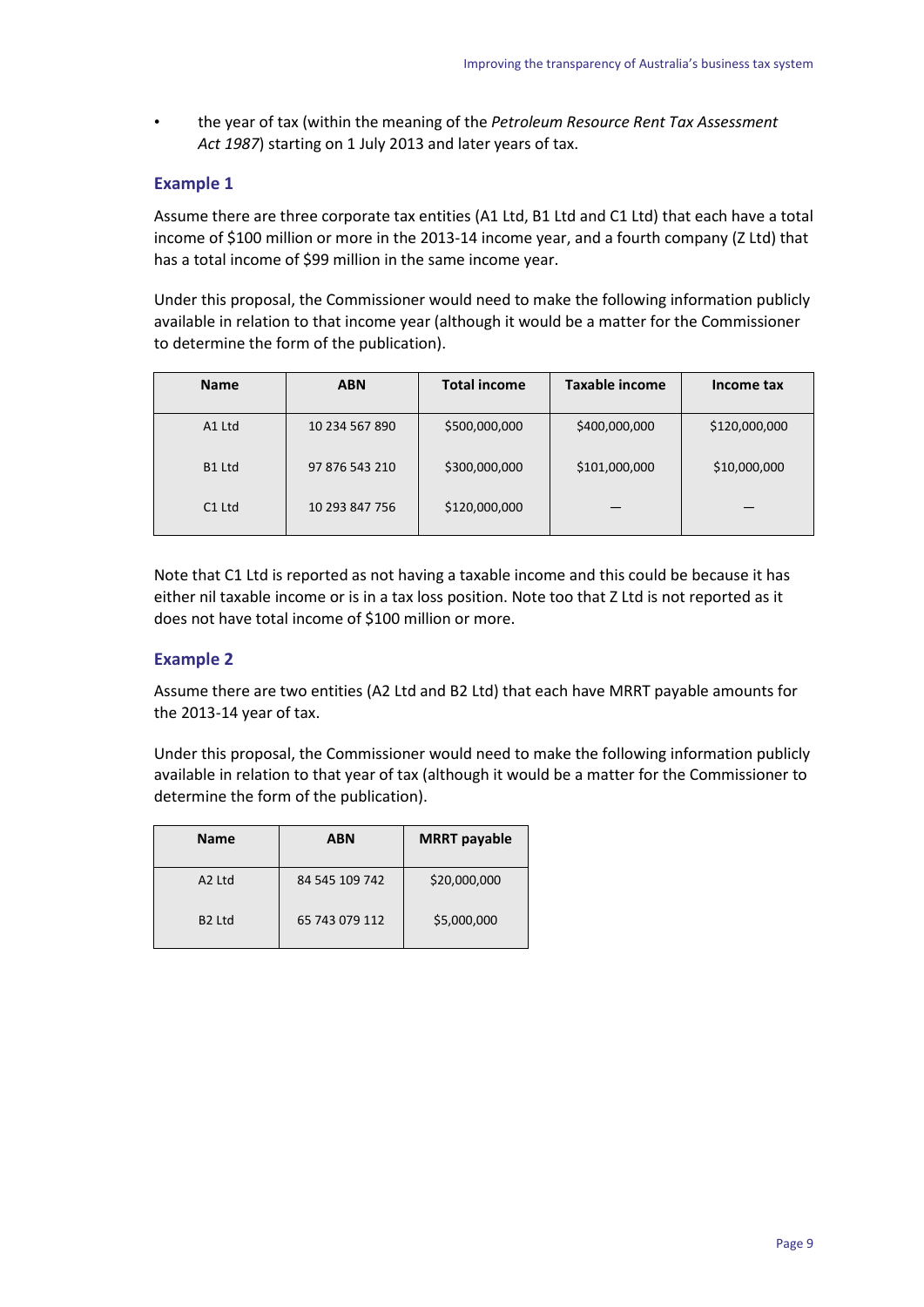# 3. PUBLISHING AGGREGATE COLLECTIONS FOR EACH COMMONWEALTH TAX

In the past, there have been difficulties in reporting aggregate amounts of tax revenue collected or assessed when the identity of particular entities could potentially be deduced, particularly when combined with other (publicly available) information. This proposal would ensure that such aggregate (de-identified) amounts can be disclosed and published even if this possibility exists.

To ensure that the privacy of individuals is protected, this proposal would not apply if the information could reveal the identity of individual (natural person) taxpayers. [4](#page-13-0) While it is unlikely that aggregate tax imposed under a particular provision could be used to identify natural persons, this proposal ensures that disclosures of aggregate data under future tax laws would not infringe the privacy of individuals (which is consistent with the ATO's obligations under the *Privacy Act 1988*).

This proposal would apply in relation to all disclosures or records of protected information made on or after Royal Assent of the amending legislation, even if the information to which the record or disclosure relates was acquired before that time.

#### **Example 3**

**.** 

Assume that it is publicly known that there are only two taxpayers (ABC Ltd and XYZ Ltd) that each have a beer excise liability due in April 2014. Arguably, this total amount of revenue could constitute protected information as it relates to the affairs of ABC Ltd and XYZ Ltd and could reasonably be used to identify the affairs of either or both taxpayers — particularly by the other party.

This proposal would ensure that the total amount of beer excise collected in April 2014 would not be protected information. This result would be reached notwithstanding that there are only two entities that pay the tax and that information about their tax affairs could reasonably be deduced from such disclosure.

Note that if either ABC Ltd or XYZ Ltd were anindividual, the information could not be disclosed if it could reasonably be capable of revealing the identity of that individual.

## 4. ENHANCED INFORMATION SHARING BETWEEN GOVERNMENT **AGENCIES**

The taxpayer confidentiality provisions in Schedule 1 to the TAA 1953 provide a number of exceptions to facilitate Government administration and law enforcement, including in relation to corporate regulation, superannuation and finance.

<span id="page-13-0"></span><sup>4</sup> Note that the Commissioner currently has a duty to publish annual reports on the operation of a number of tax laws. The obligation to report on those operations is not overridden by the requirements of the taxpayer confidentiality provisions because those provisions are subject to the exception for disclosures in the performance of duties as a taxation officer. Therefore it is possible that such reporting could be capable of being used to identify an individual or his or her affairs. The proposal would not affect this position.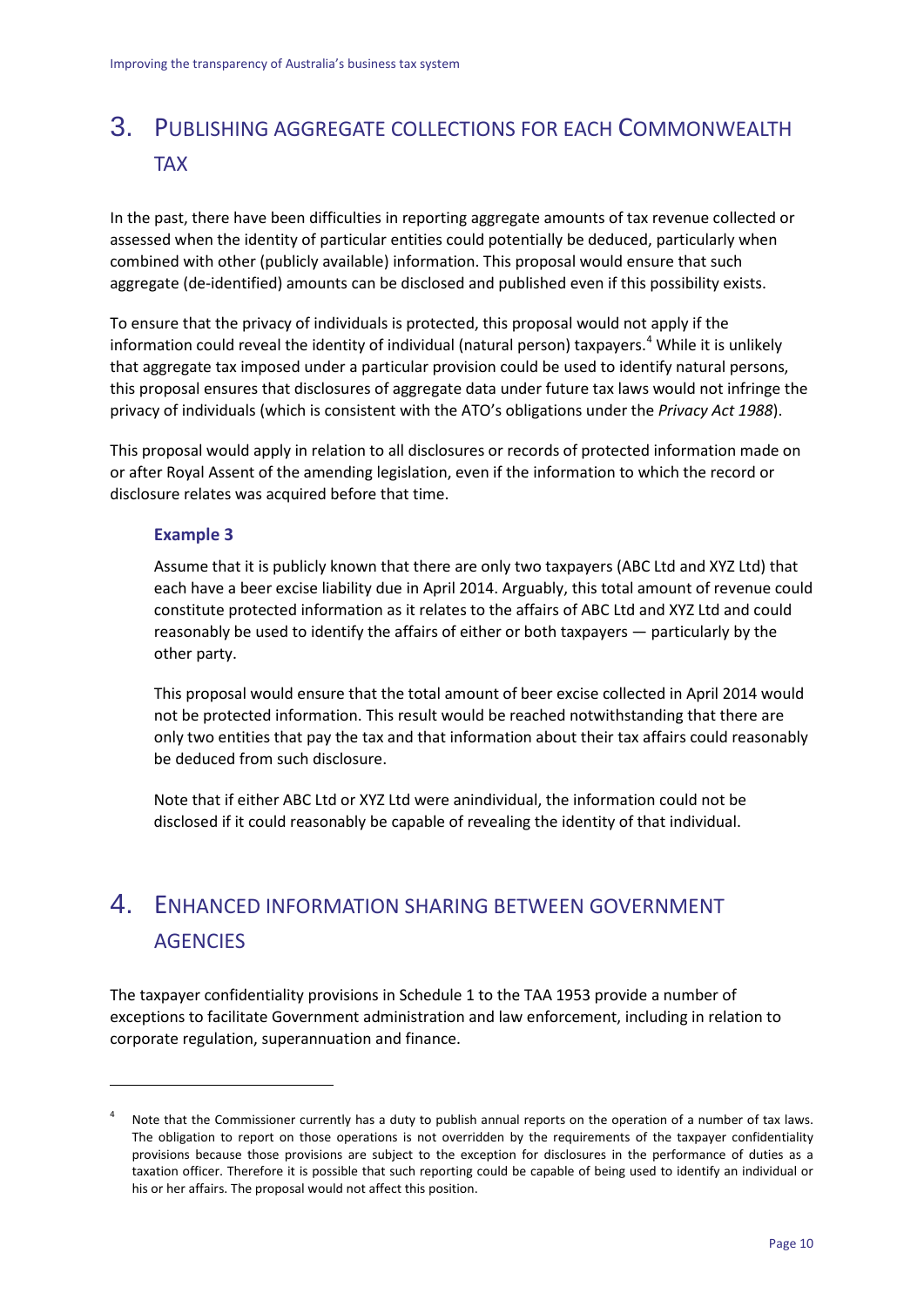Specific exceptions apply to allow disclosures to the Australian Prudential Regulation Authority (APRA), the Australian Securities and Investments Commission (ASIC), as well as the Secretary of the Department of the Treasury (the Secretary) for the purposes of briefing the Treasurer in relation to decisions made under the *Foreign Acquisitions and Takeovers Act 1975*. Together, these regulators play important roles in supporting Australia's robust capital markets.

The ATO has current memoranda of understanding with both ASIC and APRA to formalise arrangements for the exchange of information consistent with relevant laws including the confidentiality of taxpayer information and the *Privacy Act 1988*. These memoranda of understanding provide review processes to ensure they meet current operational requirements.

However, to ensure that existing information sharing arrangements operate effectively, the Commissioner will establish a biannual meeting of relevant officers from the ATO and ASIC, APRA and Treasury (in relation to Foreign Investment Review Board (FIRB) matters) to monitor current arrangements and implement any improvements. The ATO will provide a report to the Assistant Treasurer following each meeting.

Furthermore, discussions with corporate regulators have identified opportunities for changing the law to enhance the existing information sharing arrangements for various processes related to FIRB.

Under this proposal, the Commissioner and other taxation officers would be able to provide a greater range of information to the Secretary. The Commissioner and other taxation officers would be allowed to provide protected information to the Secretary for the purposes of:

- briefing the Treasurer in relation to a decision that the Treasurer may make in accordance with the document issued by the Treasurer known as Australia's Foreign Investment Policy; [5](#page-14-0) or
- briefing an officer of the Department of the Treasury who is authorised by the Treasurer to make a decision that the Treasurer may make either under the *Foreign Acquisitions and Takeovers Act 1975* or Australia's Foreign Investment Policy document.

This proposal would apply in relation to all disclosures or records of protected information made on or after Royal Assent of the amending legislation, even if the information to which the record or disclosure relates was acquired before that time.

The Government has also moved to introduce legislation to allow the ATO to share taxpayer information with the Parliamentary Budget Office, consistent with similar information sharing arrangements the ATO has with Treasury.

**.** 

<span id="page-14-0"></span><sup>5</sup> A copy of Australia's Foreign Investment Policy is available on the Foreign Investment Review Board's website at the following link[: http://www.firb.gov.au/content/policy.asp?NavID=1.](http://www.firb.gov.au/content/policy.asp?NavID=1)